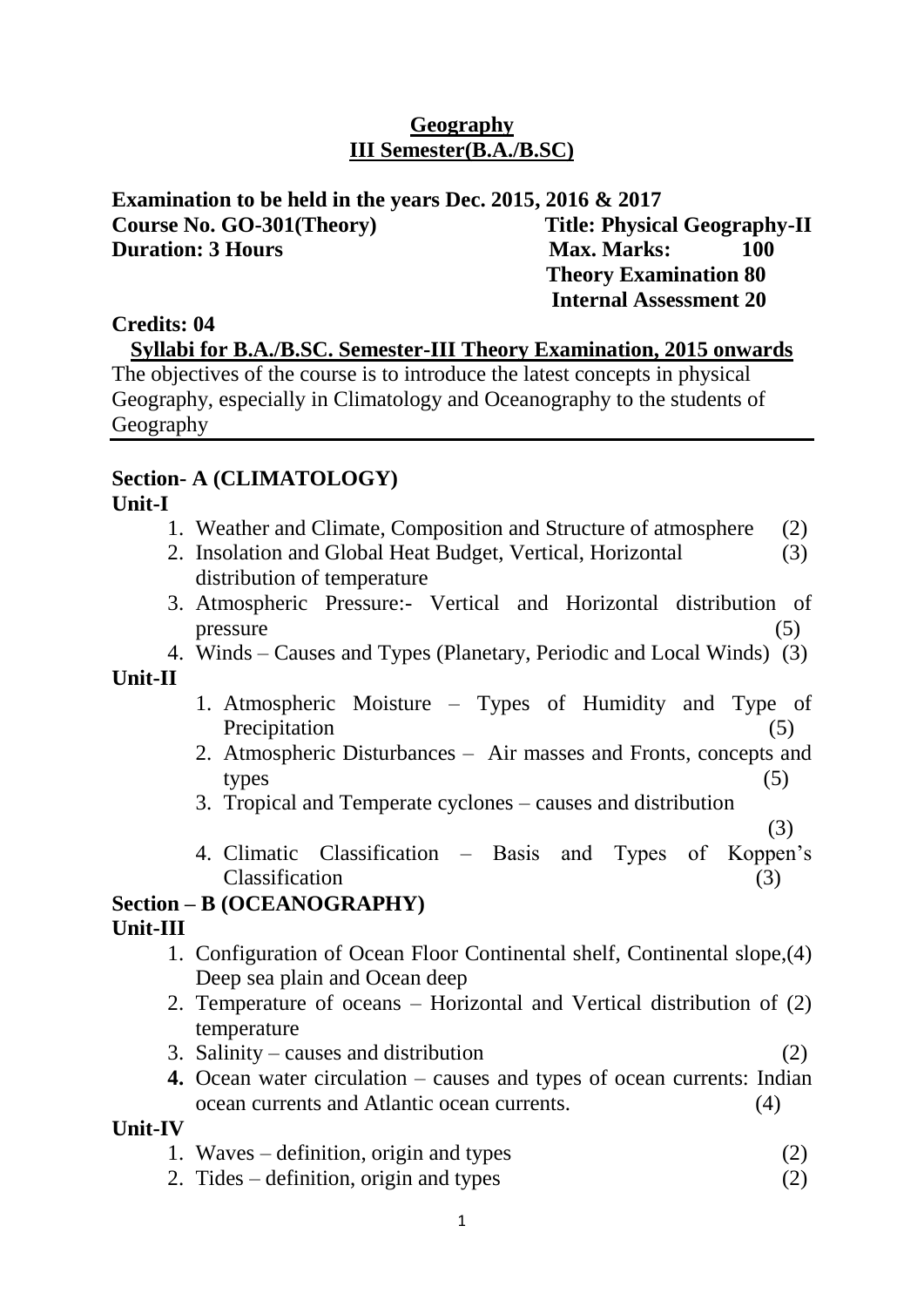|  | 3. Coral reefs – origin and types |  |
|--|-----------------------------------|--|
|--|-----------------------------------|--|

4. Ocean deposits – origin and types (3)

# **Note for Paper Setting:**

The Question Paper shall comprise of two sections – A&B. Section A shall be compulsory and shall comprise of 8 short answer questions of 2 marks each. Answer should be limited to 20 words. Candidate shall be required to attempt all the 8 questions. Section-B shall comprise of 8 questions from 4 Units. Candidates shall be required to attempt one question from each unit and each question shall be of 16 marks. Answer should be limited to 450 words for each question.

#### **Suggested Readings: Climatology**

- 1. Trewartha, G.T. "An introduction to Climate". International Students Edition, MsGraw Hills,New York, 1980.
- 2. Barry R.G. & Chorley, R.J. "Atmosphere Weather and Climate" Rpi;;edge. 1998.
- 3. Critechfield H, General Climatology, Prentice Hall New York, 1975.
- 4. Mallher J.R. Climatology, MsGraw Hills, New York, 1974.
- 5. Patterson S-Introduction to Meterology, MsGraw Hill Book Co., London, 1969.

# **Oceanography**

- 1. Grald S General Oceanography An introduction, John Willey and Sons, New York, 1980.
- 2. King L.C. Oceanography for Geographers, E.Arnold London, 1975.
- 3. Sharma R.C. & Vatal M, Oceanography for Geographers, Allahabad, 1970.
- 4. Shepard F.P. Submarine Geology, Harper & Sons, New York, 1948.
- 5. Thuman H.P. Introductory Oceanography, Charles Webber E Merril Publishing Co. 1984.

# **Distribution of Internal assessment of 20 marks as under:**

- (i) Class Test  $= 10$  Marks
- (ii) Two written assignments  $= 10$  Marks (05 Marks each)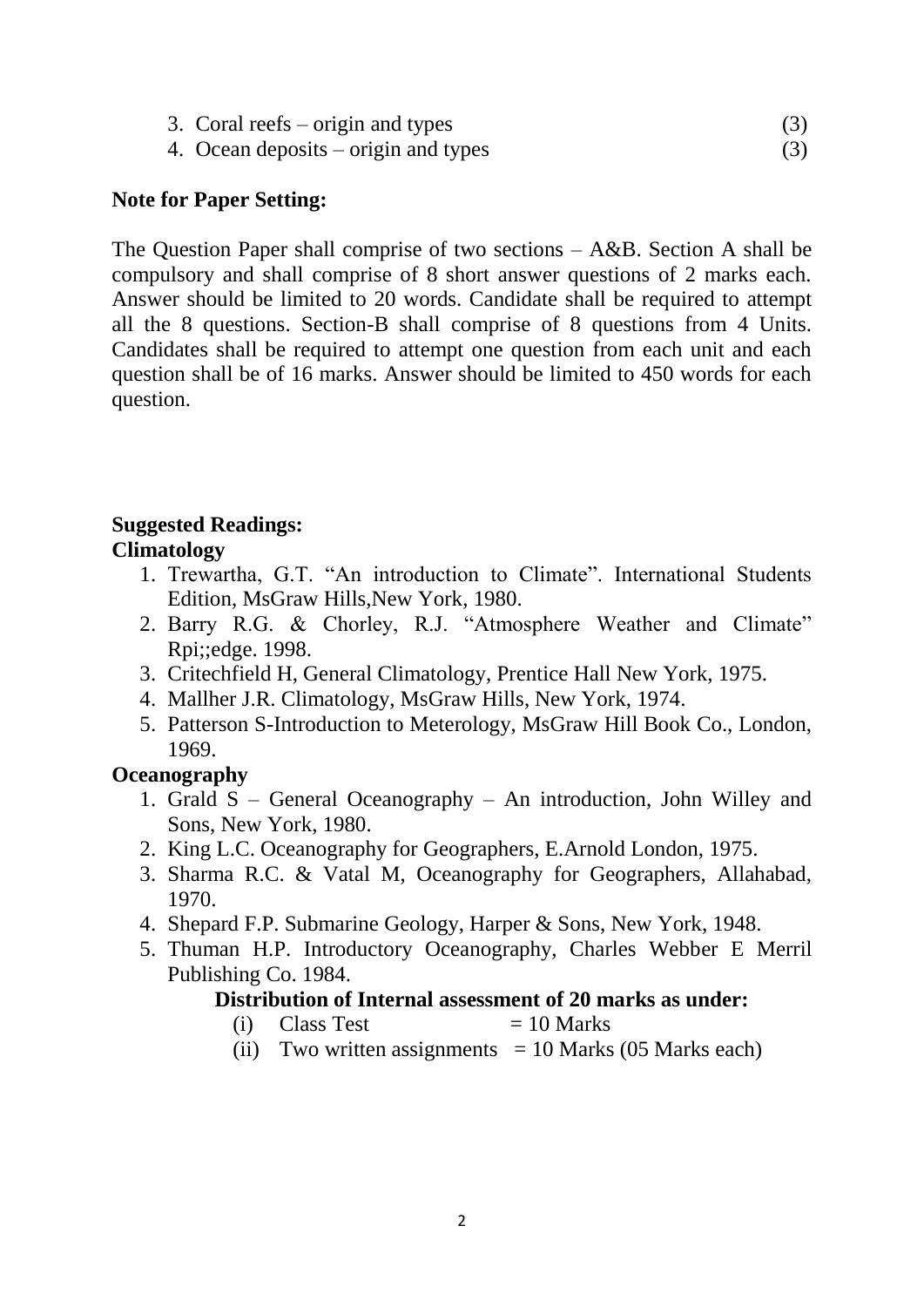## **Geography Practical III Semester (B.A. / B.SC) Course No.GO-301 (Practical) Title- Cartography-III (Practical) Examination to be held in the years Dec. 2015, 2016 & 2017**

Duration: 3 Hours Maximum Marks - 50 External Examination - 25 Internal Examination - 25

## **Unit-I Cartographic Symbols**

- 1.1. Types of Cartographic Symbols: Point, Line & Area Symbols and their application.
- 1.2. Cartographic Diagrams:-Pie-diagram, Proportional Circle, Concentric circle, Sphere and Pyramid.
- 1.3. Representation of Population and climatic data by Cartographic diagrams.

## **Unit-II Cartographic Methods and Statistical Data**

- 1.1. Cartographic Methods: Isopleth, Choropleth, Dot, Chorochromatic and Choroschematic. Definition and their application.
- 1.2. Distribution of Maps :- Methods and drawing of distribution maps, Representation of population (Distribution, Density, Growth, Sex-Ratio) and climate(Temperature and Rainfall) data by Choropleth and Isopleth methods.
- 1.3. Statistical Data: Definition, Types of Data, Methods and Sources of Primary and Secondary data Collection. Tabulation of data. Sources of data, tabulation and analysis of data

## **Instructions for the paper setter:**

The question paper will be set out of two units. In all 'Eight' questions will be set: Four questions from each unit. Students will be required to attempt four questions i.e. two questions from each unit. Each question carries 5 marks.

## **Marks Distribution**

- i) First assessment on the basis of day to day performance in the laboratory/ field  $= 06$  Marks
- ii) Second assessment on the basis of day to day performance in the  $laboratory/field = 06 Marks$
- $iii) Class Test = 08 Marks$
- iv) Regularity of Attendance  $= 05$  Marks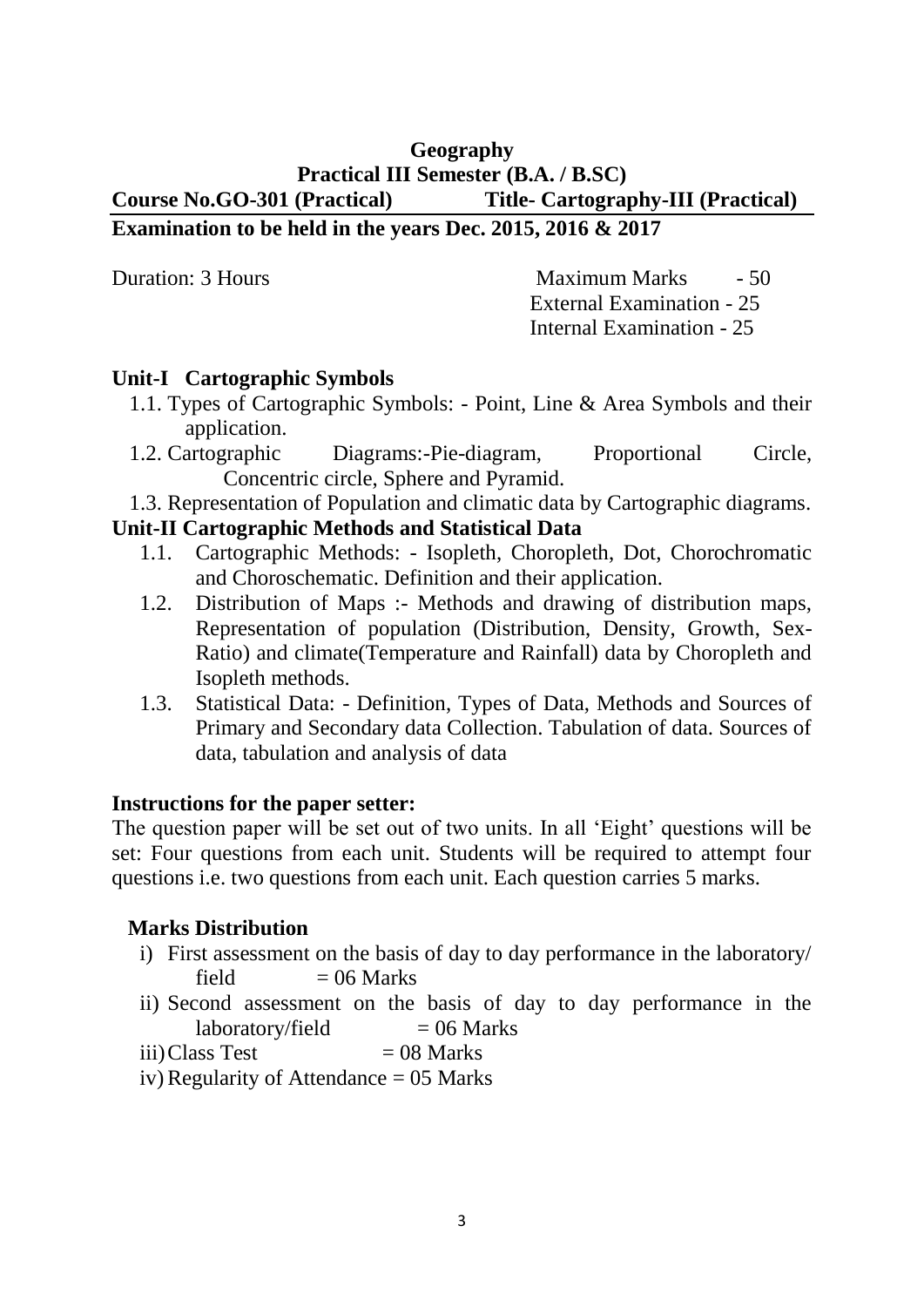- 1. Mishra R.P. and Ramesh A., Fundamentals of Cartography, Mcmillan Co. New Delhi, 1986.
- 2. Pal, S.K., Statistics for Geoscientists Techniques and Application. Concept Publishing, New Delhi, 1998.
- 3. Robinson, A.H. et.al: Elements of Cartography, John Wiley & Sons, U.A.A., 1995.
- 4. Sarkar A., Practical Geography: S Systematic Approach, Oriental Logman, Calcutta, 1997.
- 5. Singh R.L. and Dutt R.K., Elements of Practical Geography, Kalyani Publishers, New Delhi, 1979.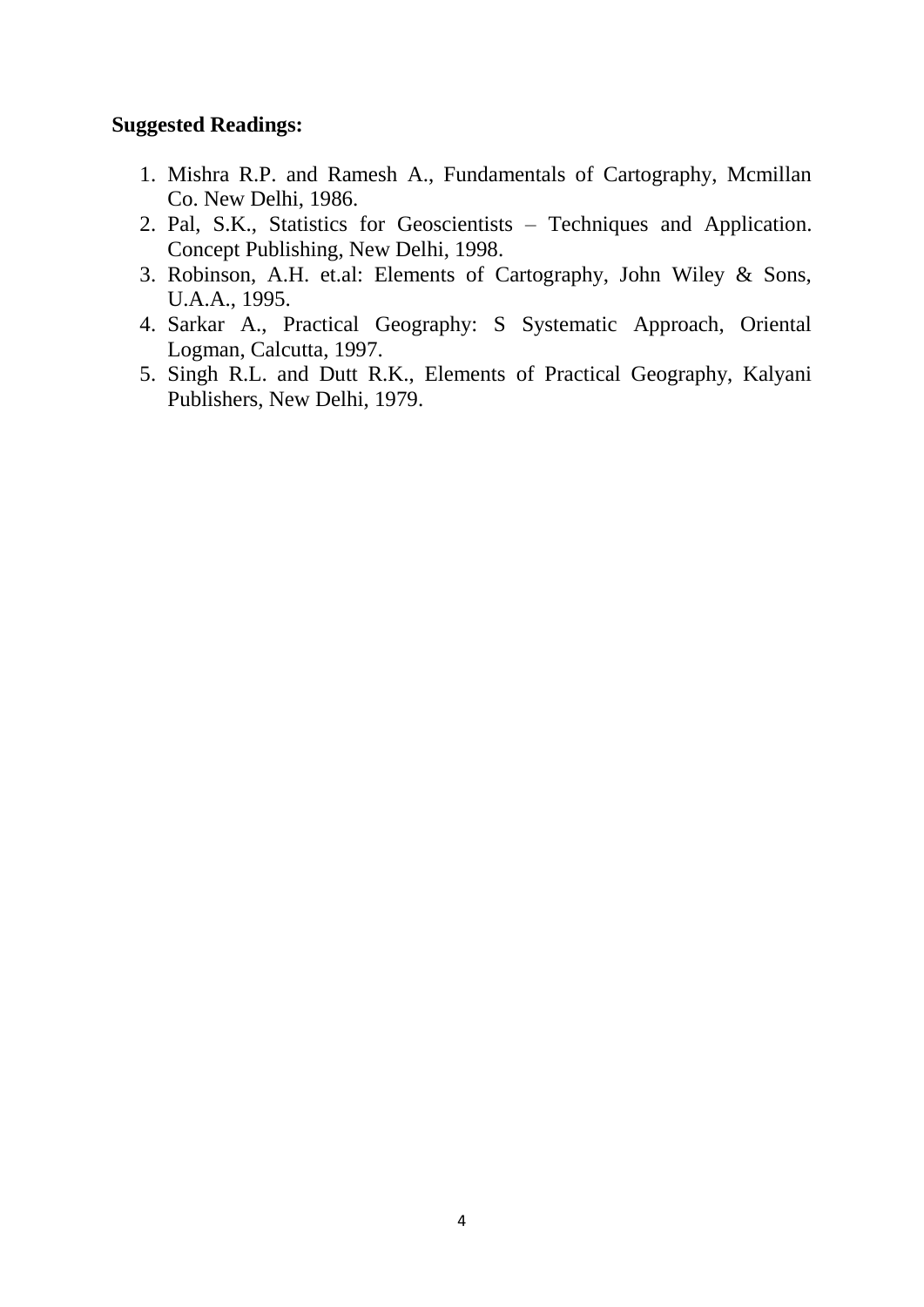## **Geography IV Semester(B.A./B.Sc)**

| Examination to be held in the years Dec. 2015, 2016 $& 2017$ |                                  |
|--------------------------------------------------------------|----------------------------------|
| Course No. GO-401(Theory)                                    | <b>Title: Geography of India</b> |
| <b>Duration: 3 Hours</b>                                     | <b>Max. Marks:</b><br>100        |
|                                                              | <b>Theory Examination 80</b>     |
|                                                              | <b>Internal Assessment 20</b>    |

## **Credits: 04 Section-A**

## **Unit-I**

| 1. India In the context of Asia                                          | (1) |
|--------------------------------------------------------------------------|-----|
| 2. Physiographic divisions of India                                      | (2) |
| 3. The mechanism of Indian monsoon: Jet streams, western disturbances(2) |     |
| 4. India-Major river systems                                             | (2) |

# **Unit-II**

| 1. India: soils (types, characteristics and distribution)      | (1) |
|----------------------------------------------------------------|-----|
| 2. India: vegetation (types, characteristics and distribution) | (1) |
| 3. Mineral resources of India- iron ore, mica, manganese       | (2) |

4. Power resources of India-coal, petroleum, water power (2)

# **Section-B**

# **Unit-III**

| 1. Indian agriculture; characteristics and problems       | (2) |
|-----------------------------------------------------------|-----|
| 2. Green revolution in India: feature and advantages      | (1) |
| 3. Spatial distribution of population, density and growth | (1) |
| 4. Urbanization in India: Trends and disparities          | (1) |
|                                                           |     |

# **Unit-IV**

| 1. Basis of regionalization – macro, meso regions of India                       | (2) |
|----------------------------------------------------------------------------------|-----|
| 2. Industrial regions of India and factors of localization of Iron and steel and |     |
| cotton textile industries<br>(2)                                                 |     |
| 3. India: environmental problems and measures of conservation                    | (2) |

4. Major Tourist destination of Indian States-Himachal Pradesh, Rajasthan

(2)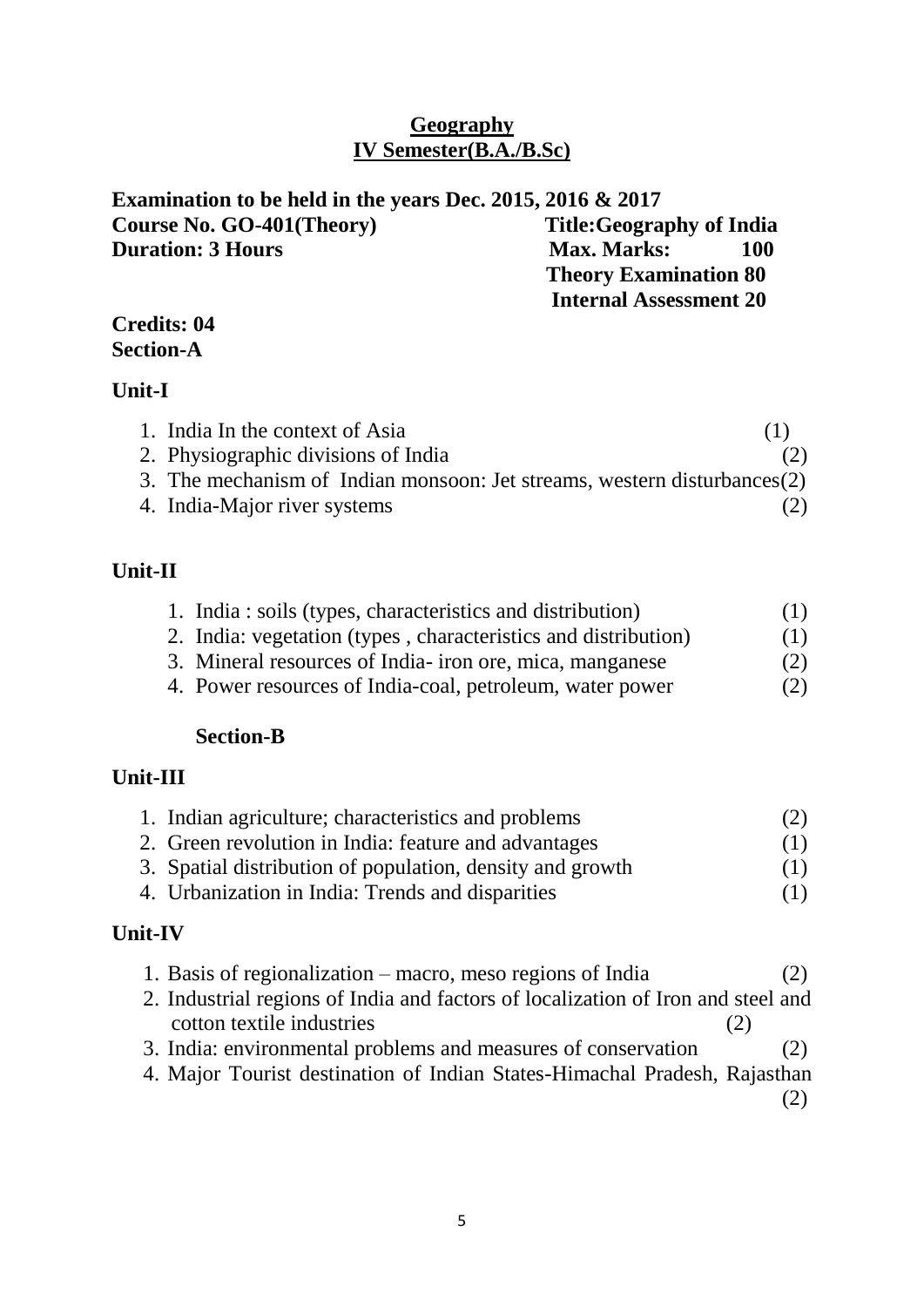#### **Note for paper setters:**

The Question Paper shall comprise of two sections-A&B. Section A shall compulsory and shall comprise of 8 short questions of 2 marks each. Answer should be limited to 20 words. Candidate shall be required to attempt all the 8 questions. Section –B shall comprise of 8 questions from 4 Units. Candidates shall be required to attempt one question from each unit and each question shall be of 16 marks. Answer should be limited to 450 words for each question.

#### **Suggested Readings:**

- 1. Deshpande, C.D: India- A Regional Interpretation, Northern Book Centre, New Delhi, 1992.
- 2. Ginsburg N: The Pattern of Asia, Prentice Hall, Englewood cliffs.
- 3. Govt. of India: National Atlas of India, NATMO Publication, Calcutta.
- 4. Govt. of India: The Gazetteer of India, Vol. I &III Publication Division, New Delhi.
- 5. Negi, Balbir Singh: Geography of India, Kedarnath Ramnath, Meerut, Delhi, 1993.
- 6. Singh, Gopal: India (Latest Edition), Atma Ram & Sons, Delhi.
- 7. Singh, Jagdish: India: A Comprehensive Systematic Geography, Radha Publications, New Delhi, 2003.
- 8. Singh, R.L: A Regional Geography, National Geographical Society of India, Varanasi, 1995.
- 9. Spate, O.H.K. and Learmonth, A.T.A: India and Pakistan- Land, People and Economy, Methuen & Co., London, 1967.

#### **Distribution of Internal assessment of 20 marks as under:**

 $(i) Class Test = 10 Marks$ 

(ii) Two written assignments  $= 10$  Marks (05 Marks each)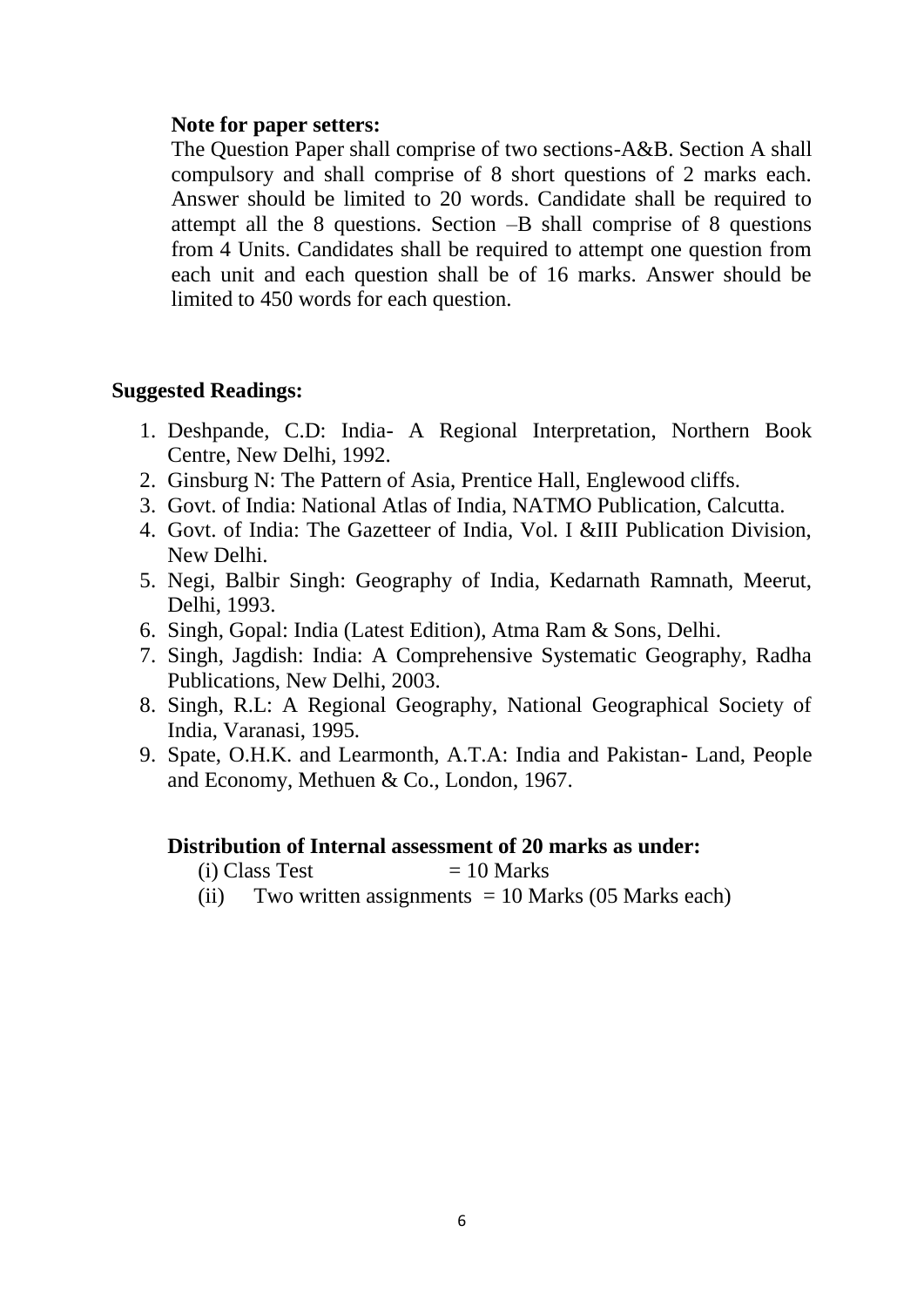# **Geography Practical IV Semester (B.A. / B.SC)**

#### **Course No. GO-401 (Practical) Title- Cartography-IV (Practical)**

# **Examination to be held in the years Dec. 2015, 2016 & 2017**

Duration: 3 Hours **Maximum Marks** - 50 External Examination - 25 Internal Assessment - 25

# **Unit-I**

## **Cartography and Statistical Methods** (25)

- 1.1. Distribution of Maps (Part-II):- Representation of Agriculture and Transport (Flow diagrams) data.
- 1.2. Computer Cartography: Introduction to Computer and its application in Cartography.
- 1.3. Measures of Central Tendency: Mean, Median and Mode.
- 1.4. Measures of Dispersion: Mean Deviation, Quartile Deviation and Standard Deviation.

# **Unit-II**

- 2.1. Plane Table Survey:- Radial and Intersection methods.
- 2.2. Field Trip based on the study of an area of Industrial/Tourist destinations.(2

# **Instruction For Paper Setter**

The practical examination will be conducted in one session of three hour duration. The question paper will be set out of Unit-I from which four questions will be set out. Students will be required to attempt two questions. Unit-II is compulsory.

# **Marks Distribution**

- i) First assessment on the basis of day to day performance in the laboratory/ field  $= 06$  Marks
- ii) Second assessment on the basis of day to day performance in the  $laboratory/field = 06 Marks$
- $iii) Class Test = 08 Marks$
- iv) Regularity of Attendance  $= 05$  Marks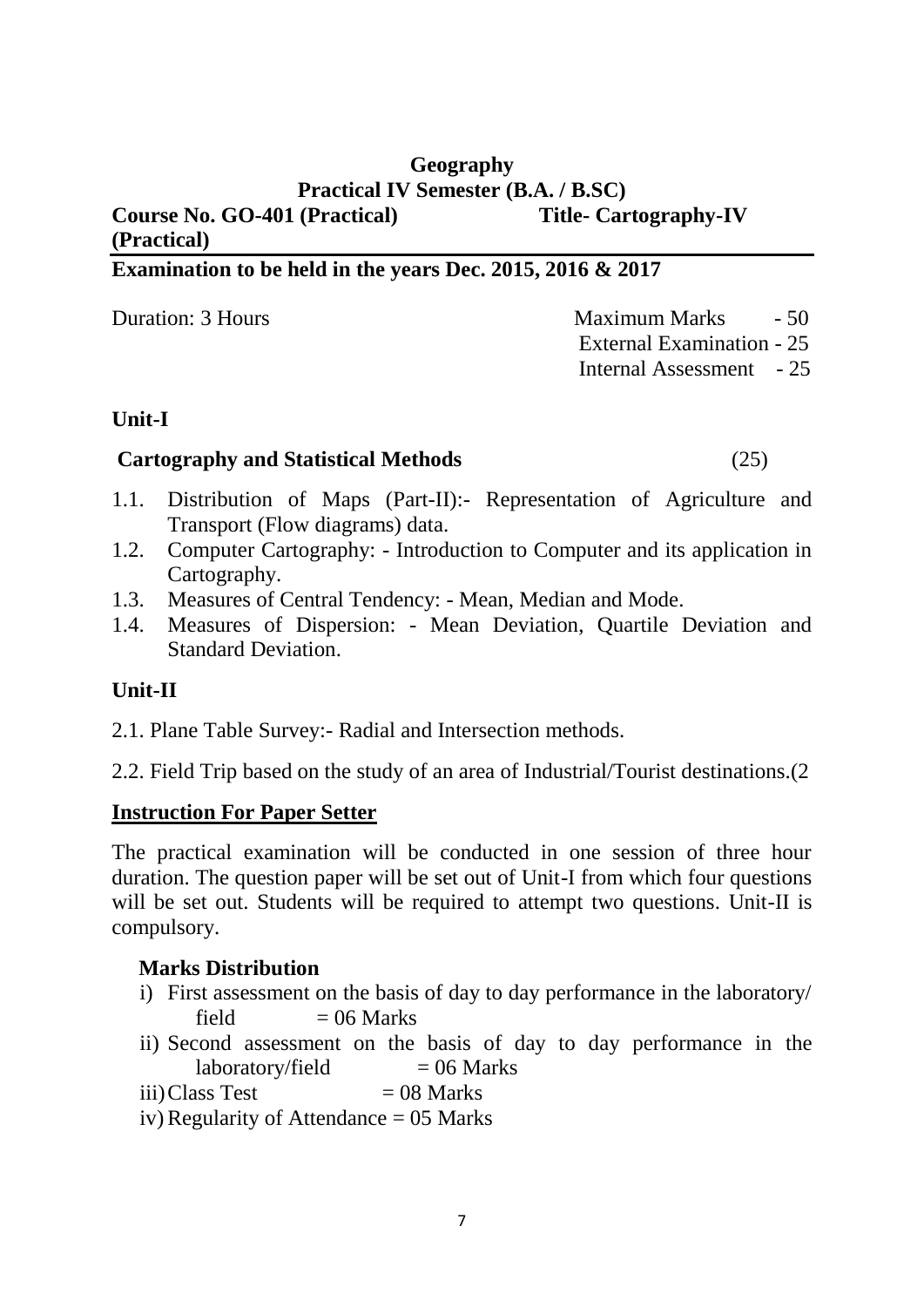- 1. Mishra R.P. and Ramesh A., Fundamentals of Cartography, Mcmillan Co. New Delhi, 1986. 2. Pal, S.k., Statistics for Geoscientists- Techniques and Application. Concept Publishing, New Delhi, 1998. 3. Robinson, A.H. et.al: Elements of Cartography,John Wiley & Sons, U.S.A.,1995. 4. Sarkar A., Practical Geography: Systematic Approach, Oriental Logman, Calcutta, 1997. 5. Singh R.L. and Dutt R.K., Elements of Practical
- Geography, Kalyani Publishers, New Del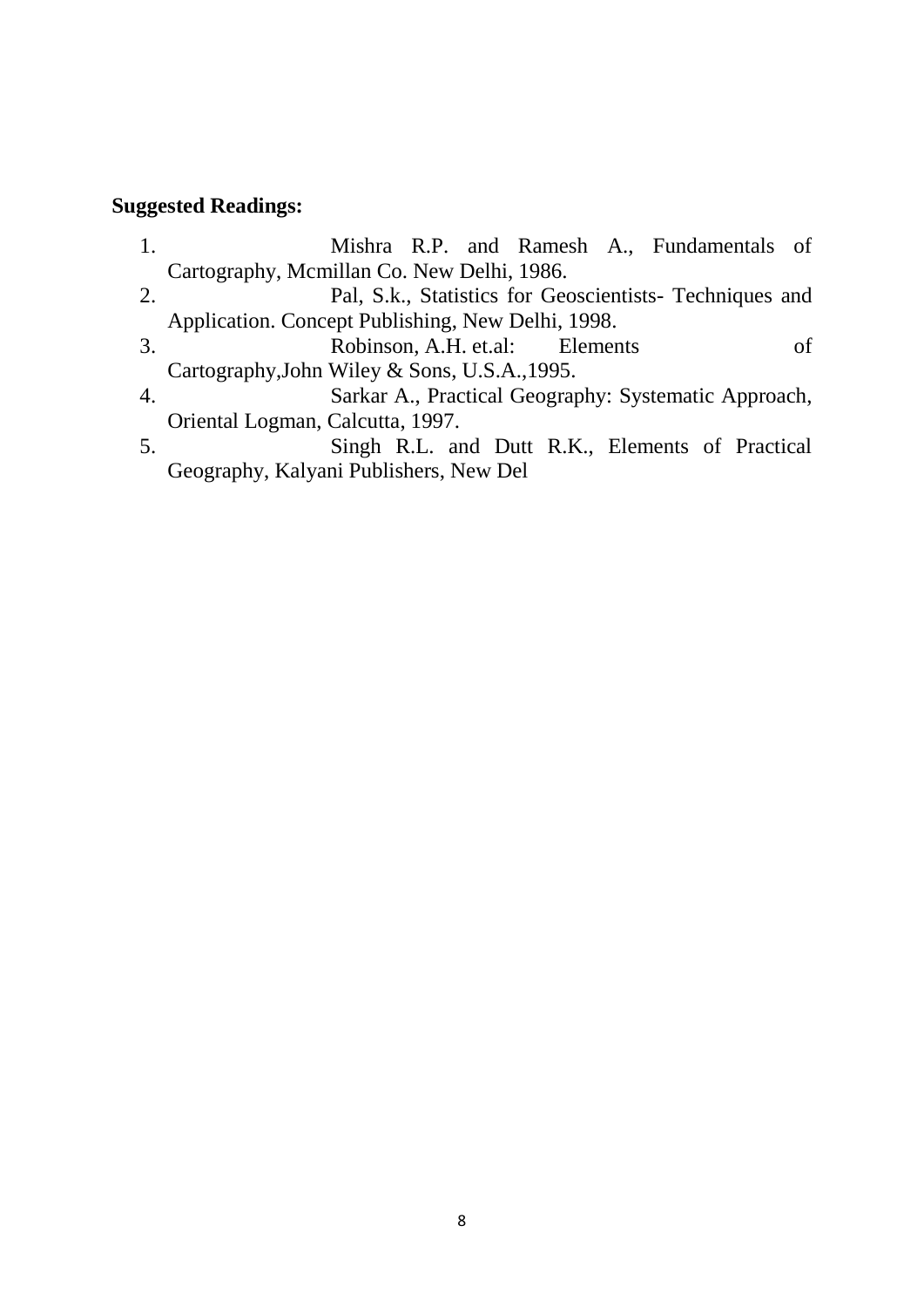# **Geography V Semester(B.A./B.SC)**

| Examination to be held in the years Dec. 2015, 2016 $& 2017$ |                                            |
|--------------------------------------------------------------|--------------------------------------------|
| Course No. GO-501(Theory)                                    | <b>Title: Human and Resource Geography</b> |
| <b>Duration: 3 Hours</b>                                     | <b>Max. Marks:</b><br>100                  |
|                                                              | <b>Theory Examination 80</b>               |
|                                                              | <b>Internal Assessment 20</b>              |

# **Credits: 04 Syllabi for B.A./B.SC. Semester-V Theory Examination, 2015 onwards**

# **Section-A (Human Geography) No. of Lectures**

# **Unit-I**

| 1.1            | Nature and Scope of Human Geography                  | (1) |
|----------------|------------------------------------------------------|-----|
| 1.2            | Determinism and Possibilism                          | (1) |
| 1.3            | Approaches to the study of Human Geography -         | (1) |
|                | Quantitative and Behavioural                         |     |
| 1.4            | Spatial Distribution, Physical and Social Profile of | (2) |
|                | Eskimos, Bushmen and Gujjars                         |     |
|                |                                                      |     |
| Unit-II        |                                                      |     |
| 2.1            | Distribution, Density and Growth of World Population | (2) |
| 2.2            | Concept of Over Population, Under Population,        | (2) |
|                | Optimum Population and Zero Population Growth        |     |
| 2.3            | <b>Demographic Transition Theory</b>                 | (2) |
| 2.4            | Migrations – Causes, Types and Consequences          | (2) |
|                | <b>Section-B (Resource Geography)</b>                |     |
| Unit-III       |                                                      |     |
| 3.1            | Meaning, Nature and Classification of Resources:     |     |
|                | Renewable Non-Renewable and their Conservation       | (2) |
| 3.2            | Distribution and Types of World Forest               | (1) |
| 3.3            | Major Soil Types of the World, Soil Erosion          | (1) |
|                | and Conservation                                     |     |
| <b>Unit-IV</b> |                                                      |     |
| 4.1            | Factors affecting Agriculture, Types of Agriculture  | (2) |
| 4.2            | Distribution, Production and Conditions of Growth    | (2) |
|                | of Wheat, Cotton, Tea and Sugarcane                  |     |
|                |                                                      |     |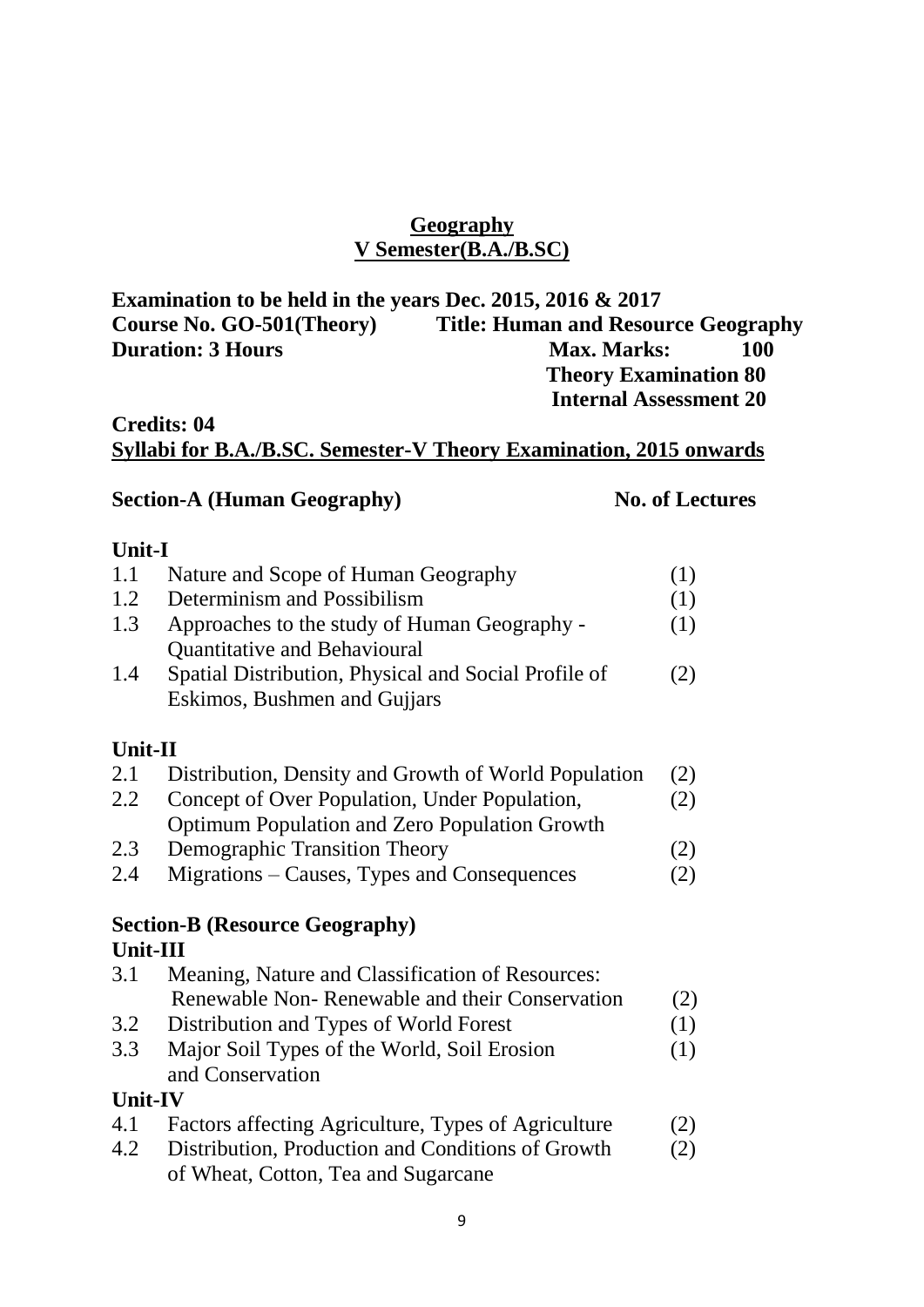- 4.3 Distribution, Production and Types of Coal, Iron-ore, (1) Manganese
- 4.4 World distribution of Iron and Steel, Cotton Textile (2)

# **Instructions for the Paper Setter:**

The question paper shall comprise of two sections. Section-A & B. Section-A shall be compulsory covering all the units of the syllabus and shall consist of 8 questions. Each question carries 2 marks; each answer should be limited to 50 words only. Section-B shall comprise of 8 questions, spreading over 4 units of the syllabus having internal choice and the students shall have to attempt 4 questions in all. Each question shall be of 6 marks and answer should be limited to 300 words.

## **Suggested Readings:**

- 1. Chandna, R.C., "Geography of Population", Kalyani Publishers, 2001, New Delhi.
- 2. Hussain, M., "Human Geography" Rawat Publications, 1999, New Delhi.
- 3. Leong, G.C. & Morgan, C.G., "Human and Economic Geography", Oxford Univesity Press, 2001.
- 4. Singh, L.R., "Fundamentals of Human Geography", Sharda Pustak Bhawan 2003, Allahabad.

# **Distribution of Internal assessment of 20 marks as under:**

- (i) Class Test  $= 10$  Marks
- (ii) Two written assignments  $= 10$  Marks (05 Marks each)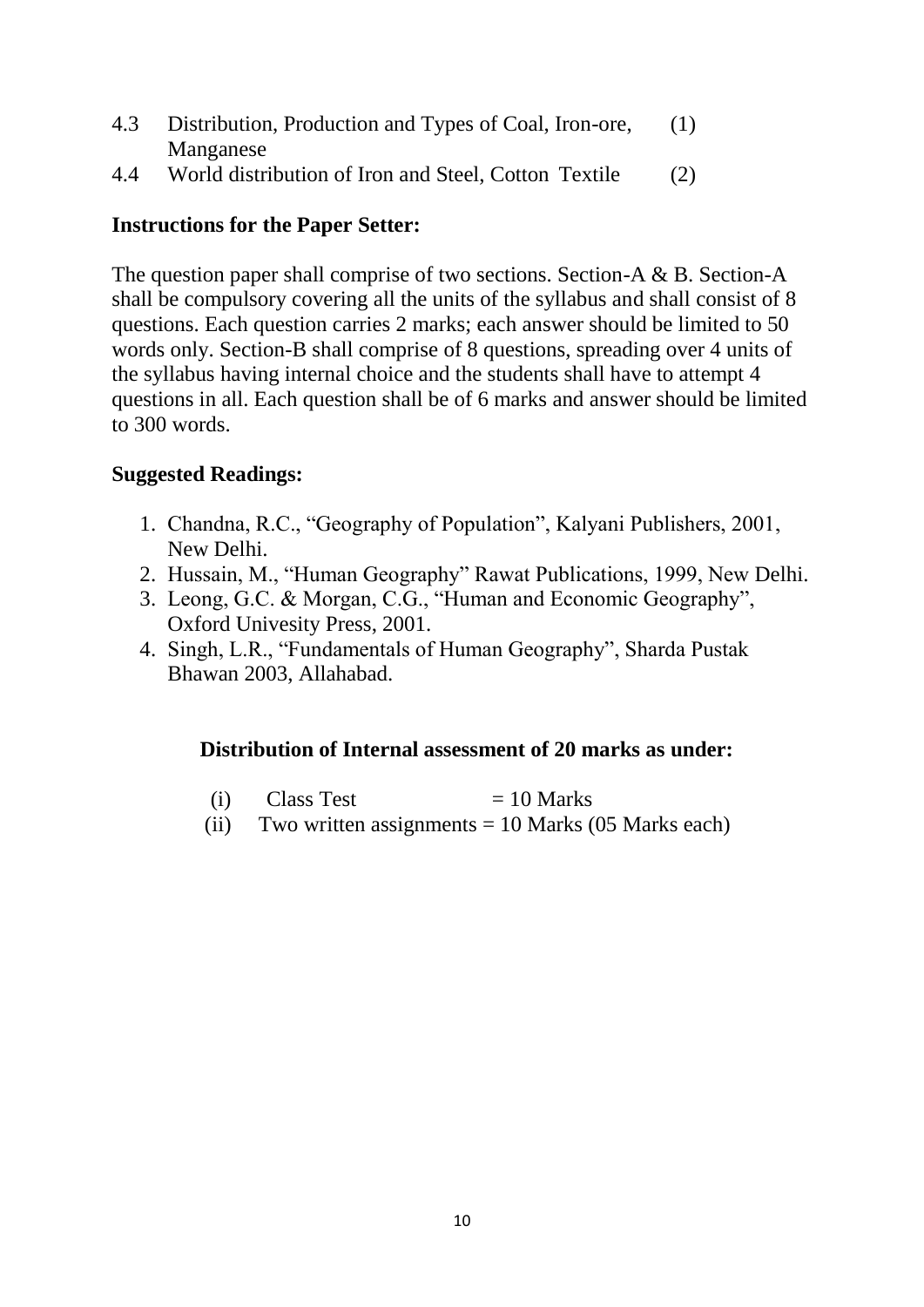## **Geography**

## **Practical V Semester (B.A. / B.SC) Course No.GO- 501 (Practical) Title – Cartography (Projection) Examination to be held in the years Dec. 2015, 2016 & 2017**

Duration: 3 Hours Maximum Marks - 50

External Examination - 25

Internal Assessment - 25

#### **Unit-I (Theoretical Concepts)** (25)

1.1.Map Projections: General Principles and its significance

- 1.2.Classification of Map Projection
- 1.3.Choice of Map Projections

# **Unit-II**

Construction, Properties, Merits and Demerits of the following Map Projections:

- 1.1. Cylindrical Map Projections
	- a) Simple Cylindrical Map Projections
	- b) Cylindrical Equal Area Map Projection
	- c) Mercator's Map Projection
- 1.2. Conical Map Projections
	- a) Conical Map Projection with one Standard Parallel
	- b) Conical Map Projection with two Standard Parallel
	- c) Bonne's Map Projection

# **Instructions to the Paper Setter:**

The Practical Examination will be conducted in one session of three hours duration. The question paper will be set out of two units. In all 'Eight' questions will be set. Four questions from each unit. Students will be required to attempt Four questions i.e. Two questions from each Unit. Each question carries 5 marks.

# **Marks Distribution**

i) First assessment on the basis of day to day performance in the laboratory/ field  $= 06$  Marks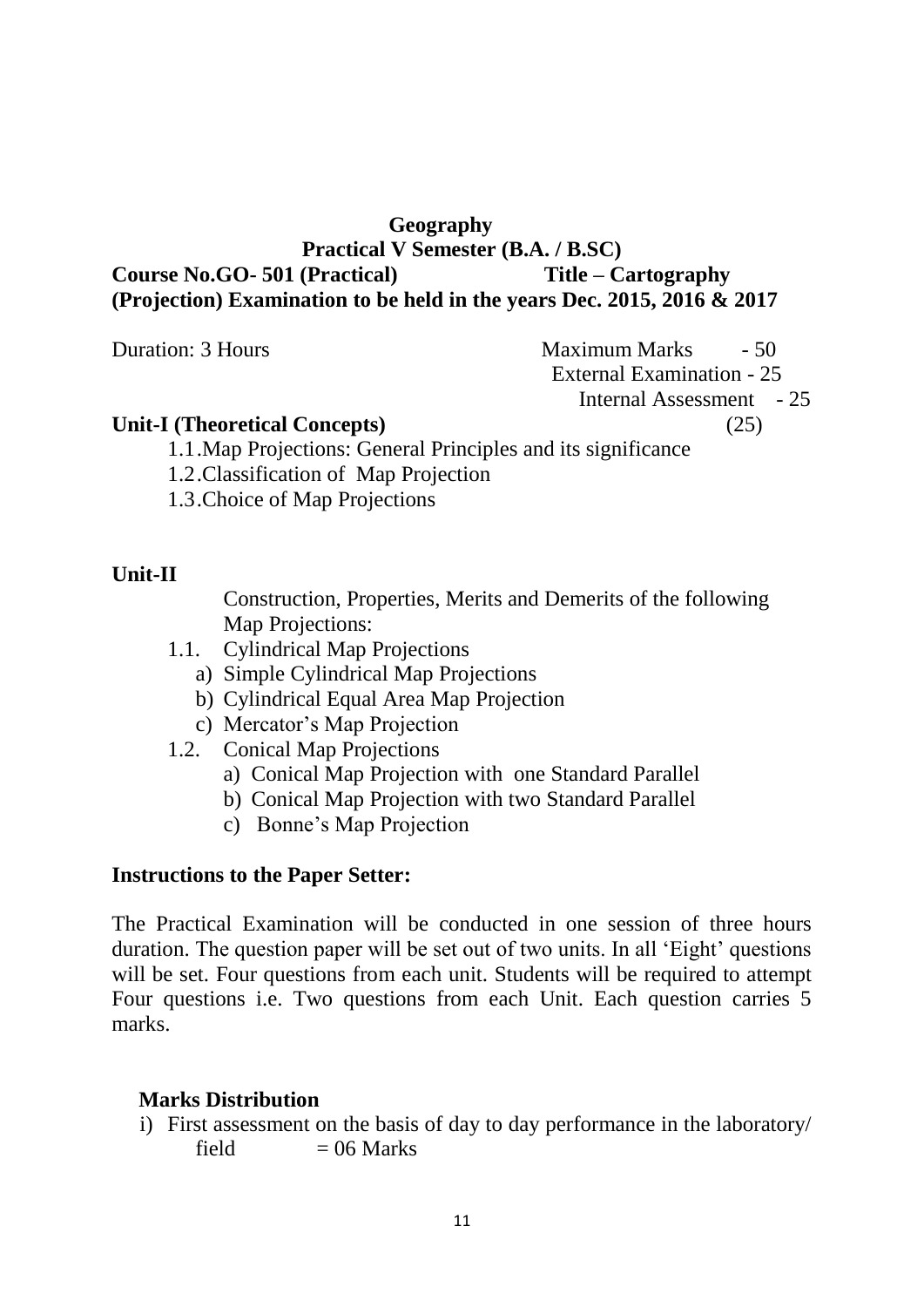- ii) Second assessment on the basis of day to day performance in the  $laboratory/field = 06 Marks$
- $iii) Class Test = 08 Marks$
- iv) Regularity of Attendance  $= 05$  Marks

- 1. Singh, R.L. and Dutt, P.K.Elements of Practical Geography, Kalyani Publishers, New Delhi.
- 2. Alvi Zamir: Statistical Geography Rawat Publications, Jaipur and New Delhi.
- 3. Alvi, Zamir, A Test Book of Surveying. Raluat Publications New Delhi.
- 4. Mahmood, Aslam (2002), Statistical Methods in Geographical Studies. Rajesh Publications New Delhi-110002.
- 5. Ishtiaque M., A Test Book of Practical Geography, Heritage Publishers, 4-C, Ansari Road, Daryagang, New Delhi.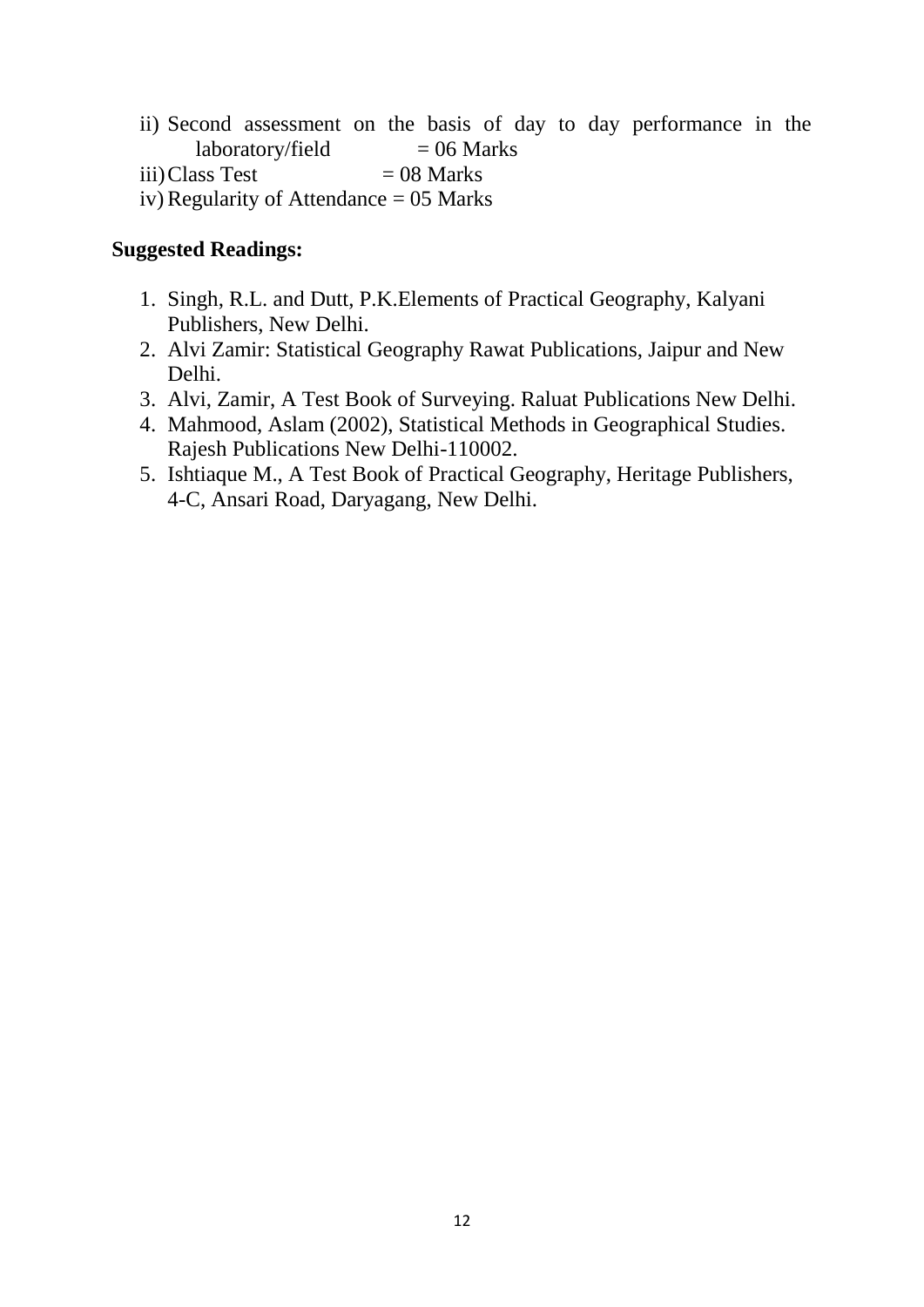#### **Geography VI Semester(B.A./B.Sc)**

| Examination to be held in the years Dec. 2015, 2016 $\&$ 2017 |                                 |
|---------------------------------------------------------------|---------------------------------|
| Course No. GO-601(Theory)                                     | <b>Title: Geography of Asia</b> |
| <b>Duration: 3 Hours</b>                                      | 100<br><b>Max. Marks:</b>       |
|                                                               | <b>Theory Examination 80</b>    |
|                                                               | <b>Internal Assessment 20</b>   |

#### **Credits: 04 Syllabi for B.A./B.Sc. Semester-VI Theory Examination, 2015 onwards**

#### **Section-A (Human Geography) No. of Lectures**

#### **Unit-I**

| 1.1     | Asia in the context of World                                  | (1) |
|---------|---------------------------------------------------------------|-----|
| 1.2     | Asia – Physiographic Divisions                                | (2) |
| 1.3     | Asia – Factors affecting Climate, Temperature,                | (2) |
|         | <b>Pressure and Rainfall conditions</b>                       |     |
| 1.4     | Asia – Major River Systems                                    | (1) |
| Unit-II |                                                               |     |
|         |                                                               |     |
| 2.1     | Asia – Types, Characteristics and Distribution of Forests (1) |     |

# 2.2 Asia – Major Soil Types (1) 2.3 Asia – Agriculture (Conditions of Growth, Production (2) and Distribution of Rice, Wheat, Jute and Tea) 2.4 Asia – Distribution and Density of Population (2)

# and Urbanization

## **Unit-III**

| 3.1 | Japan – Physiography, Climate, Distribution and | (2) |
|-----|-------------------------------------------------|-----|
|     | Density of Population.                          |     |
| 3.2 | Japan – Main Features of Agriculture,           | (2) |

# Localization of Industries and Industrial Regions 3.3 Pakistan – Physiography, Climate, Distribution (2) and Density of Population

3.4 Pakistan – Main Features of Agriculture, (2) Localization of Industries and Industrial Regions

# **Unit-IV**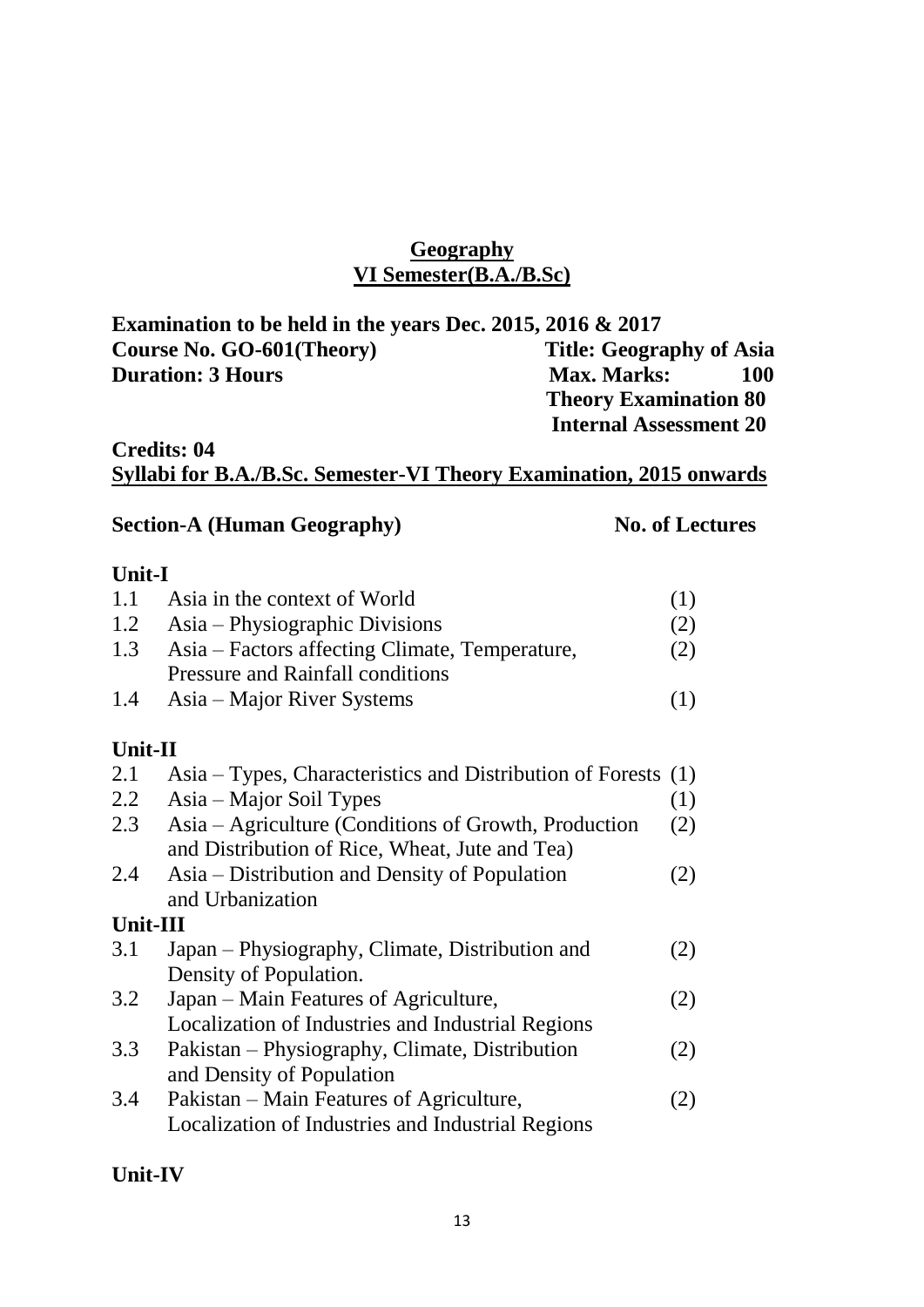| 4.1 | China – Physiography, Climate, Distribution and                |     |
|-----|----------------------------------------------------------------|-----|
|     | Density of Population                                          |     |
| 4.2 | Contemporary Issues and Geospatial Technology in Geography (2) |     |
| 4.3 | <b>World Summits on Environment</b>                            |     |
|     | 4.4 Global Warming – Causes and Consequences                   | (1) |
|     | <b>Instructions for the Paper Setter:</b>                      |     |

The question paper shall comprise of two sections. Section-A & B. Section-A shall be compulsory covering all the units of the syllabus and shall consists of 8 questions. Each question carries 2 marks, each answer should be limited to 50 words only. Section-B shall comprise of 8 questions, spreading over 4 units of the syllabus having internal choice and the students shall have to attempt 4 questions in all. Each question shall be of 6 marks and answer should be limited to 300 words.

#### **Suggested Readings:**

- 1. Cole, J: A Geography of the World's Major Regions, Routledge, London, 1996.
- 2. Dickenson, J.P: The Geography of the Third World, Routledge, London, 1996.
- 3. Stamp, L. Dudley: Asia: A Regional and Economic Geography, Methuen & Co., London, 1959.
- 4. Tirtha, Ranjit: Geography of Asia,Rawat Publications Jaipur & New Delhi, 2001.
- 5. Tikkha, R.N: Geography of Asia, New Academic Publishing Co. Educational Publishers, Mai Hiran Gate, Jalandhar, Latest Edition.

#### **Distribution of Internal assessment of 20 marks as under:**

- (i) Class Test  $= 10$  Marks
- (ii) Two written assignments  $= 10$  Marks (05 Marks each)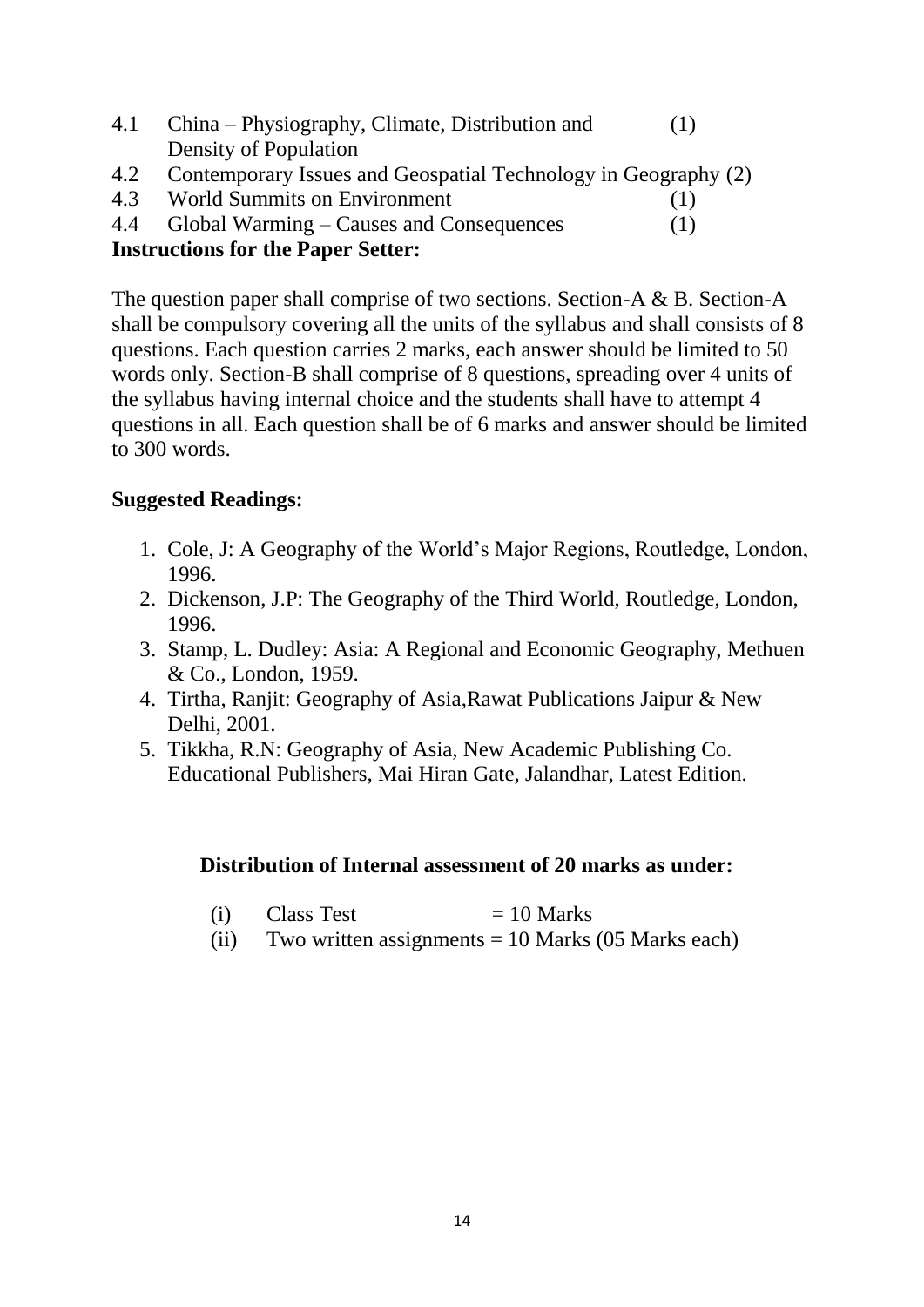# **Geography Practical VI Semester (B.A./ B.SC) Course No.GO- 601 (Practical) Title - Projection and Advance Techniques Examination to be held in the years Dec. 2015, 2016 & 2017**

| Duration: 3 Hours | Maximum Marks - 50        |
|-------------------|---------------------------|
|                   | External Examination - 25 |
|                   | Internal Assessment - 25  |

## **Unit-I**

Construction, Properties, Merits and Demerits of the following Map Projection

(25)

- 1.1. Zenithal Map Projections( Polar Cases) a).Zenithal Equal Area b).Zenithal Equidistant
- 1.2. Conventional Map Projection a). Sinusoidal Map
	- b). Mollweide Map Projection
- 1.3. Correlation Analysis
	- a ). Karl Pearson's Product Moment Method
	- b). Spearman's Rank Correlation
- 1.4. Advance Techniques:
	- a). Remote Sensing :- Principles , Types of Remote Sensing and its application
	- b). GIS;- Introduction to GIS , application of GIS techniques for various Geographic studies

## **Unit-II**

- 1.3. Prismatic Compass Survey
	- a). Open Traverse
	- b). Close Traverse

2.2. Socio- Economic Survey based upon primary data and writing of reports.

## **Instructions to the Paper Setters:**